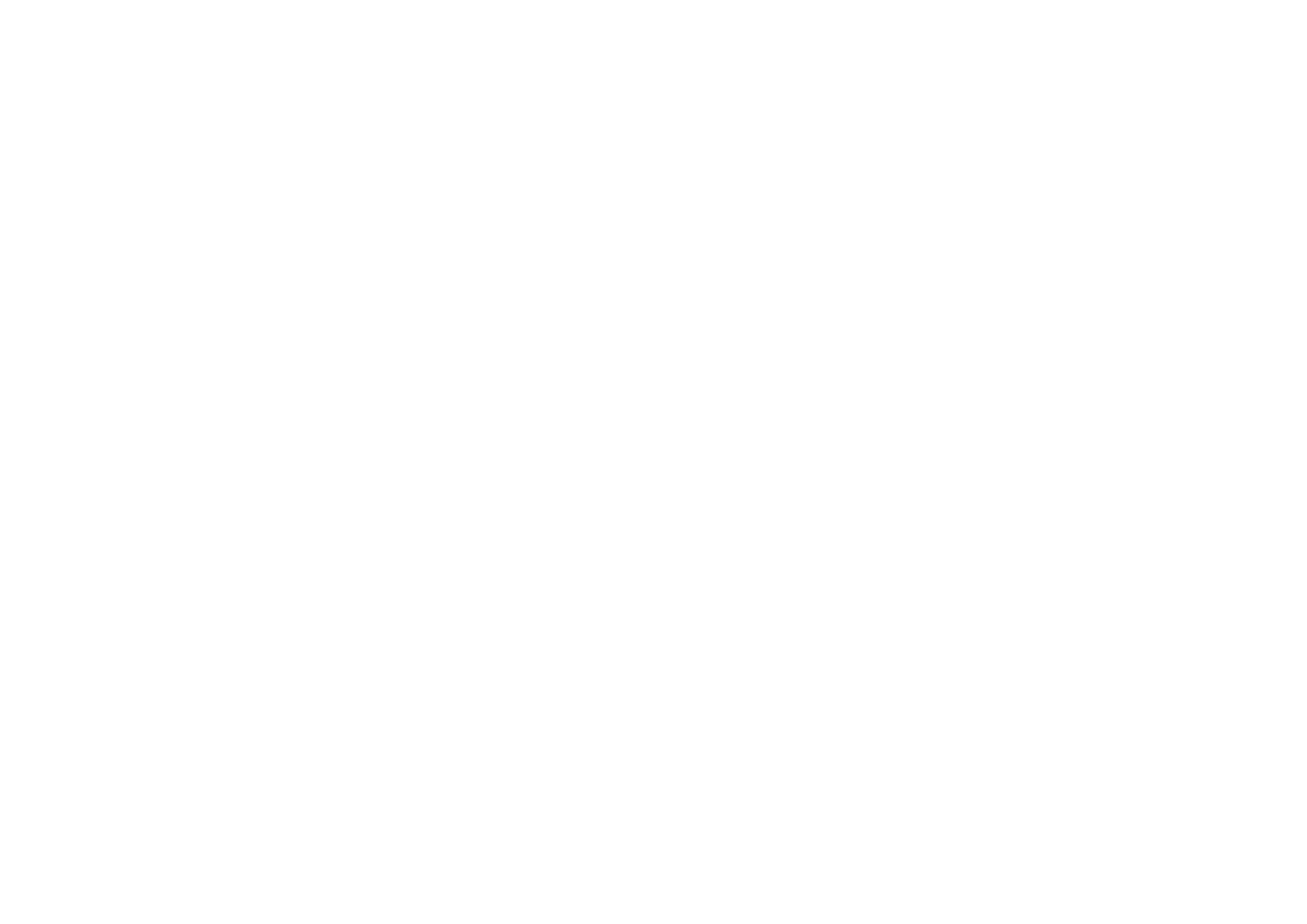| Year    | .5 | Topic                                                                                                                                                                                                                                                                                                                                                               | Forces |
|---------|----|---------------------------------------------------------------------------------------------------------------------------------------------------------------------------------------------------------------------------------------------------------------------------------------------------------------------------------------------------------------------|--------|
| object. |    | Explain that unsupported objects fall towards the Earth because of the force of gravity acting between the Earth and the falling<br>Identify the effects of air resistance, water resistance and friction that act between moving surfaces.<br>Recognise that some mechanisms, including levers, pulleys and gears, allow a smaller force to have a greater effect. |        |

|                                     | <b>Prior learning</b>                                                                                                                                                                                                                                                                                                                                                                          | <b>Future learning</b>                                                                                                                                                                                                                                                                                                       |  |
|-------------------------------------|------------------------------------------------------------------------------------------------------------------------------------------------------------------------------------------------------------------------------------------------------------------------------------------------------------------------------------------------------------------------------------------------|------------------------------------------------------------------------------------------------------------------------------------------------------------------------------------------------------------------------------------------------------------------------------------------------------------------------------|--|
| ∣ ●<br>l o                          | Compare how things move on different surfaces. (Y3 - Forces and<br>magnets)<br>Notice that some forces need contact between two objects, but magnetic<br>forces can act at a distance. (Y3 - Forces and magnets)<br>Observe how magnets attract or repel each other and attract some<br>materials and not others. (Y3 - Forces and magnets)                                                    | Forces as pushes or pulls, arising from the interaction between two<br>objects. (KS3)<br>Using force arrows in diagrams, adding forces in one dimension, balanced<br>and unbalanced forces. (KS3)<br>Moment as the turning effect of a force. (KS3)<br>Forces: associated with deforming objects; stretching and squashing - |  |
| $\bullet$<br>$\bullet$<br>$\bullet$ | Compare and group together a variety of everyday materials on the basis<br>of whether they are attracted to a magnet, and identify some magnetic<br>materials. (Y3 - Forces and magnets)<br>Describe magnets as having two poles. (Y3 - Forces and magnets)<br>Predict whether two magnets will attract or repel each other, depending<br>on which poles are facing. (Y3 - Forces and magnets) | springs; with rubbing and friction between surfaces, with pushing things<br>out of the way; resistance to motion of air and water. (KS3)<br>Forces measured in Newtons, measurements of stretch or compression<br>as force is changed. (KS3)                                                                                 |  |

| <b>WHAT PUPILS NEED TO KNOW OR DO TO BE SECURE</b>                    |                          |  |  |  |
|-----------------------------------------------------------------------|--------------------------|--|--|--|
| Show understanding of a concept using scientific vocabulary correctly |                          |  |  |  |
| Key learning                                                          | <b>Possible evidence</b> |  |  |  |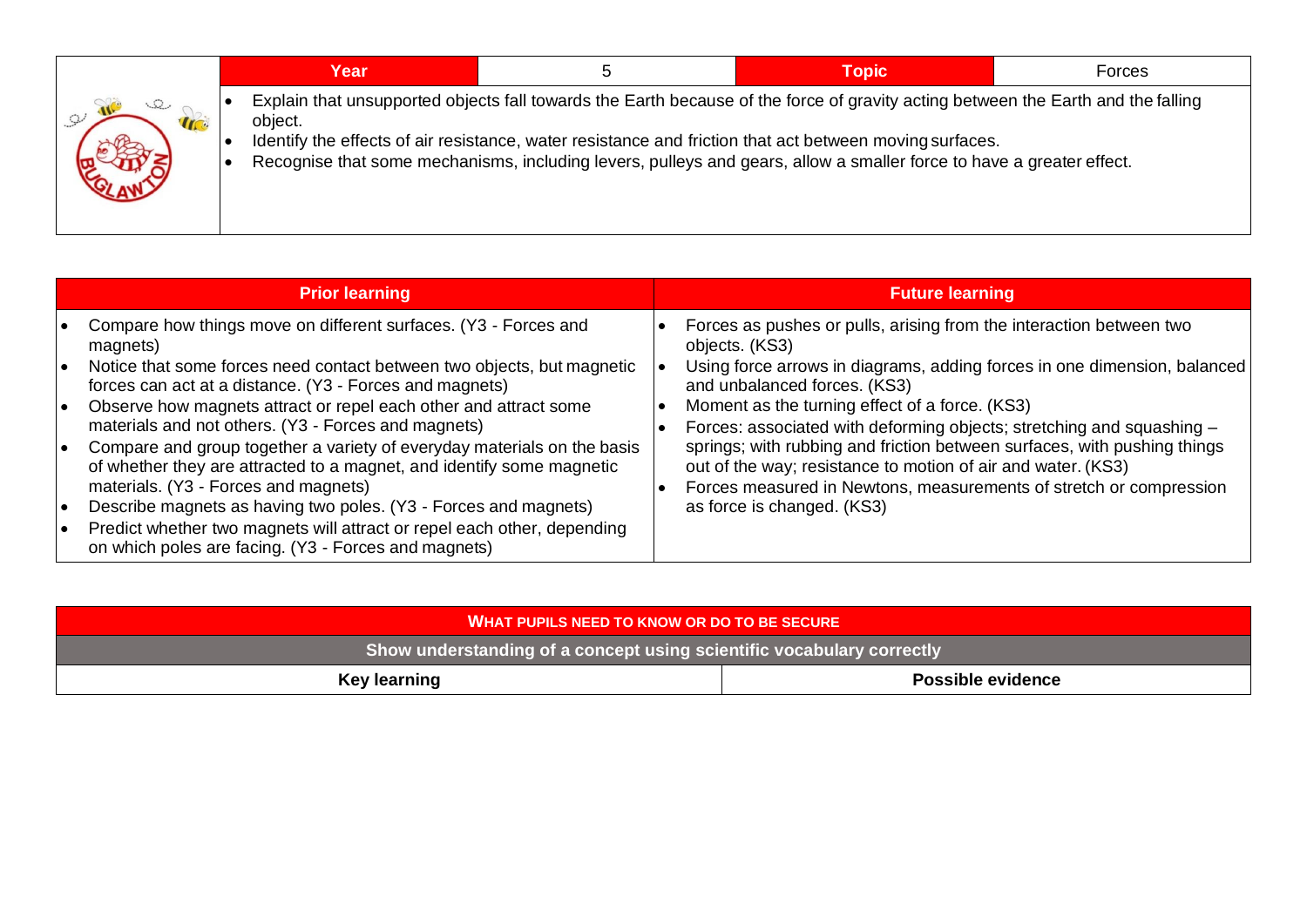| A force causes an object to start moving, stop moving, speed up, slow down or change $\cdot$<br>direction. Gravity is a force that acts at a distance. Everything is pulled to the Earth by<br>gravity. This causes unsupported objects to fall. | Can demonstrate the effect of gravity acting on an unsupported<br>object<br>Can give examples of friction, water resistance and air                                                 |  |
|--------------------------------------------------------------------------------------------------------------------------------------------------------------------------------------------------------------------------------------------------|-------------------------------------------------------------------------------------------------------------------------------------------------------------------------------------|--|
| Air resistance, water resistance and friction are contact forces that act between moving<br>surfaces. The object may be moving through the air or water, or the air and water may<br>be moving over a stationary object.                         | resistance<br>Can give examples of when it is beneficial to have high or low<br>friction, water resistance and air resistance<br>Can demonstrate how pulleys, levers and gears work |  |
| A mechanism is a device that allows a small force to be increased to a larger force.<br>The pay back is that it requires a greater movement. The small force moves a long                                                                        |                                                                                                                                                                                     |  |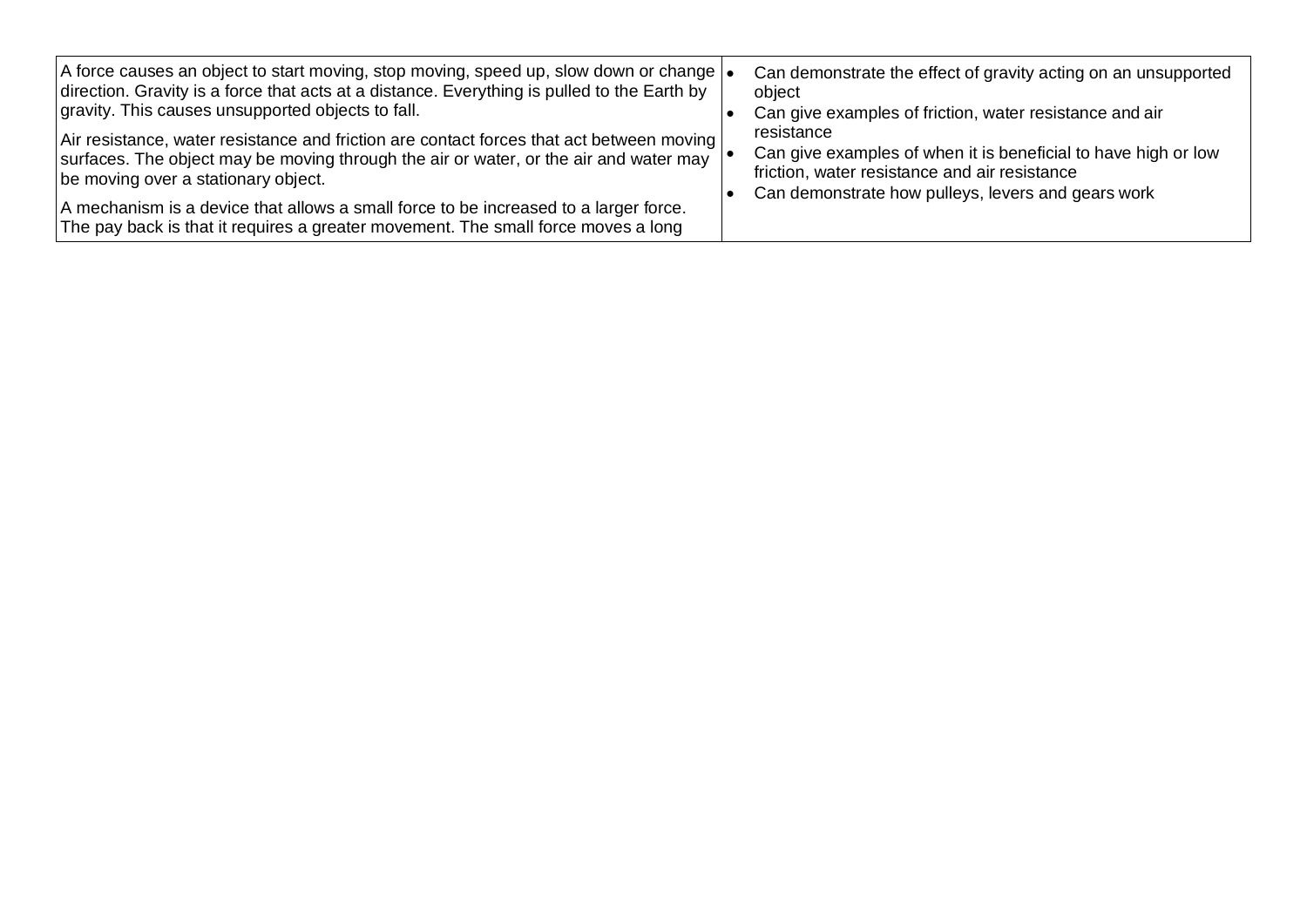| distance and the resulting large force moves a small distance, e.g. a crowbar or bottle<br>top remover. Pulleys, levers and gears are all mechanisms, also known as simple<br>machines. |
|-----------------------------------------------------------------------------------------------------------------------------------------------------------------------------------------|
| <b>Key vocabulary</b>                                                                                                                                                                   |
| Force, gravity, Earth, air resistance, water resistance, friction, mechanisms, simple<br>machines, levers, pulleys, gears                                                               |
|                                                                                                                                                                                         |

## **Common misconceptions**

Some children may think:

- the heavier the object the faster it falls, because it has more gravity acting on it
- forces always act in pairs which are equal and opposite
- smooth surfaces have no friction
- objects always travel better on smooth surfaces
- $\cdot$  a moving object has a force which is pushing it forwards and it stops when the pushing force wears out
- a non-moving object has no forces acting on it
- heavy objects sink and light objects float.

| Apply knowledge in familiar related contexts, including a range of enquiries                                                                                               |  |                                                                                                                                                                                           |  |  |
|----------------------------------------------------------------------------------------------------------------------------------------------------------------------------|--|-------------------------------------------------------------------------------------------------------------------------------------------------------------------------------------------|--|--|
| <b>Activities</b>                                                                                                                                                          |  | Possible evidence                                                                                                                                                                         |  |  |
| Investigate the effect of friction in a range of contexts e.g. trainers, bathmats, mats<br>for a helter-skelter.                                                           |  | Can explain the results of their investigations in terms of the<br>force, showing a good understanding that as the object tries to                                                        |  |  |
| Investigate the effects of water resistance in a range of contexts e.g. dropping<br>shapes through water and pulling shapes, such as boats, along the surface of<br>water. |  | move through the water or air or across the surface the particles<br>in the water, air or on the surface slow it down<br>Can demonstrate clearly the effects of using levers, pulleys and |  |  |
| Investigate the effects of air resistance in a range of contexts e.g. parachutes,<br>spinners, sails on boats.                                                             |  | gears                                                                                                                                                                                     |  |  |
| Explore how levers, pulleys and gears work.                                                                                                                                |  |                                                                                                                                                                                           |  |  |
| Make a product that involves a lever, pulley or gear.                                                                                                                      |  |                                                                                                                                                                                           |  |  |
| Create a timer that uses gravity to move a ball.                                                                                                                           |  |                                                                                                                                                                                           |  |  |
| Research how the work of scientists such as Galileo Galilei and Isaac Newton<br>helped to develop the theory of gravitation.                                               |  |                                                                                                                                                                                           |  |  |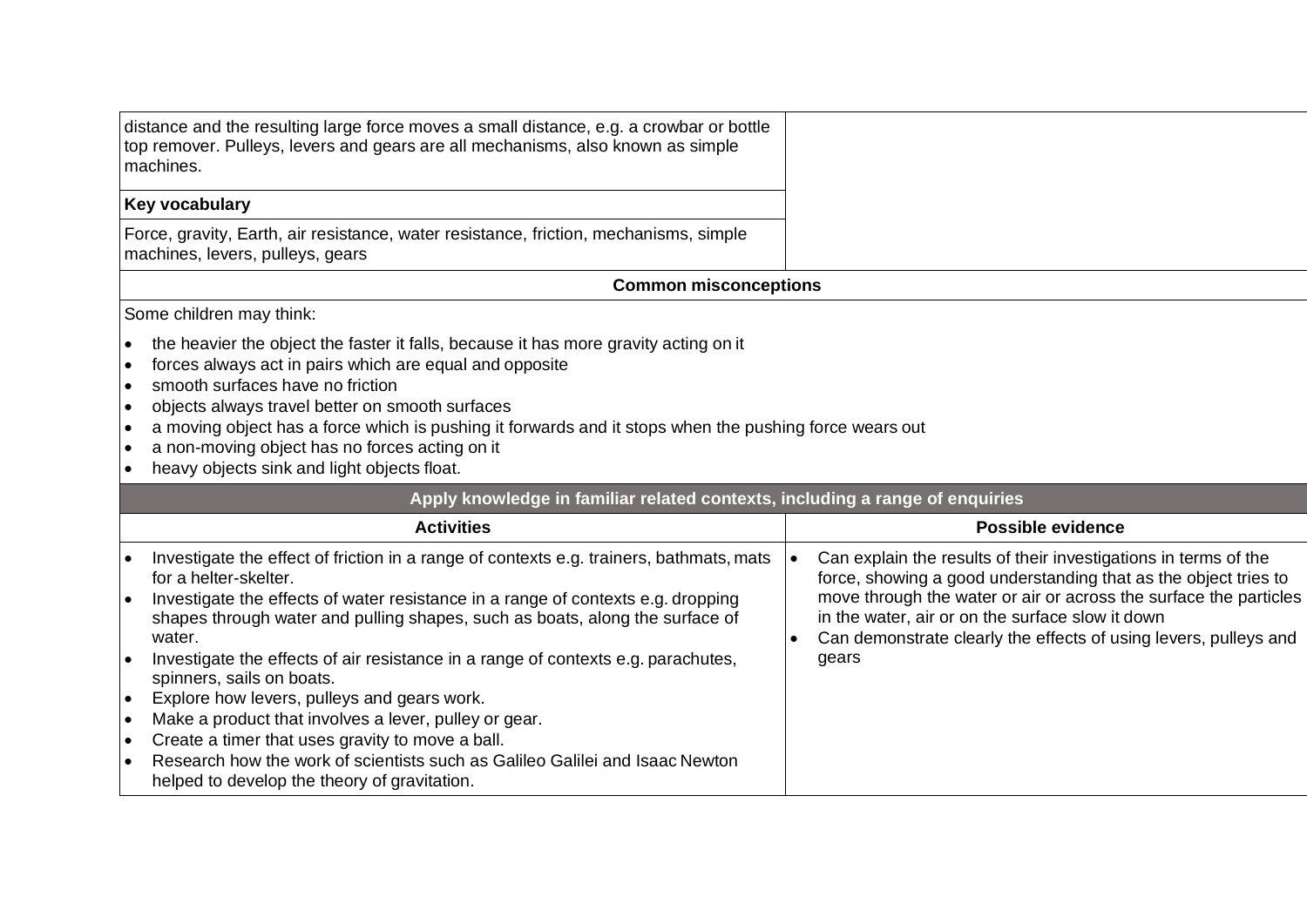## Year 5: Forces: Working scientifically

**Classifying** 

• Not relevant

## Observing over time

- Not relevant
- Pattern seeking
- Not relevant

Comparative/Fair testing: Children use the scientific knowledge gained from enquiry work to make predictions they can investigate using comparative and fairtests.

- Compare friction e.g. trainers or weighted match box pulled with forcemeter, balloon rockets, CD hovercraft, ballooncars.
- Compare water resistance e.g. boats in a gutter of water, plasticine in a cylinder of liquid (easier with a more viscous liquid e.g. bubblebath).
- Compare air resistance e.g. spinners, parachutes, sailing boats, straw rockets.
- Compare levers, pulleys and gears see illustrations below.



questions based on their developed understanding following anenquiry.

• Given a wide range of resources the children decide for themselves how to gather evidence to answer a scientific question. They choose a type of